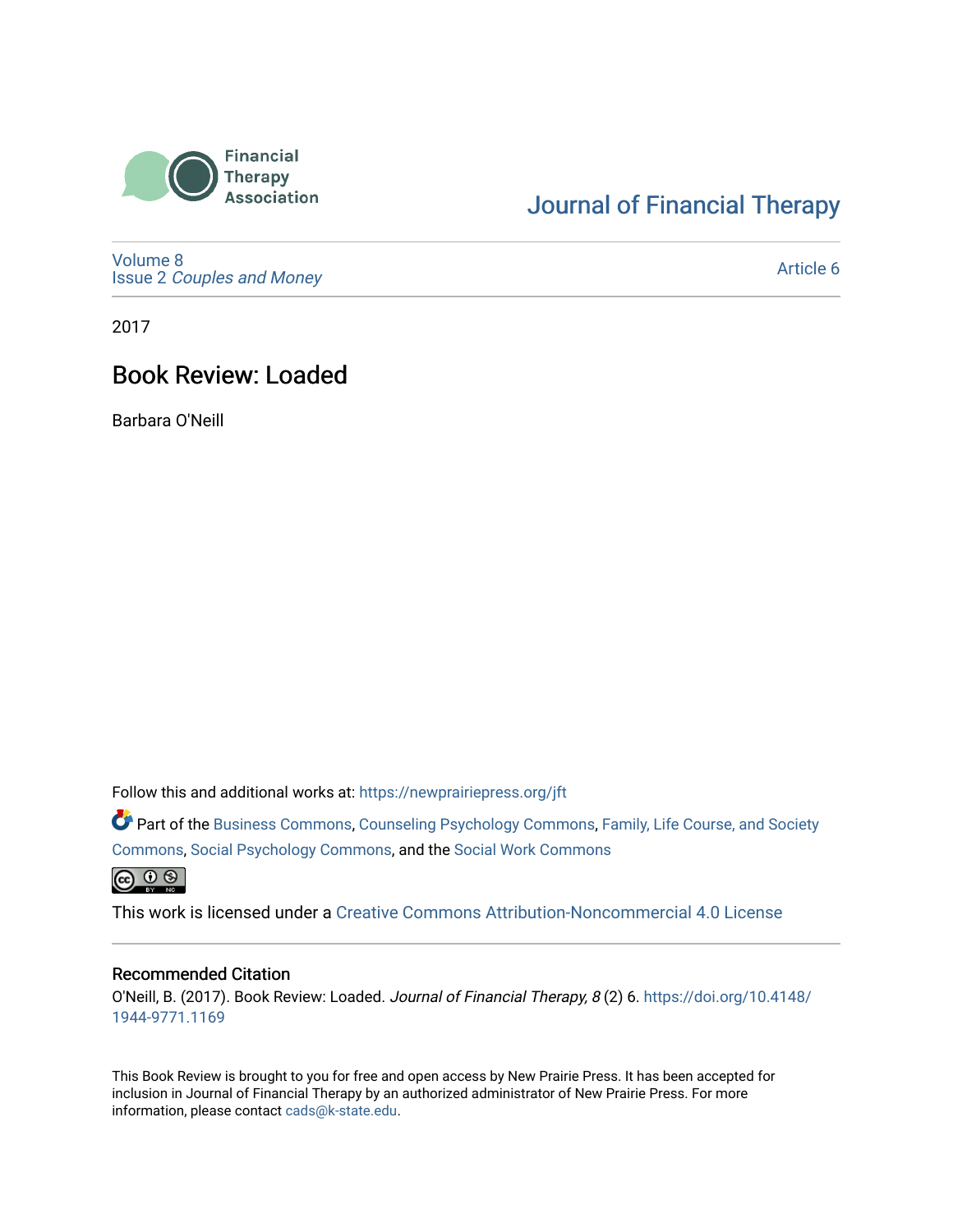# **Book Review**

# *Loaded: Money, Psychology, and How to Get Ahead Without Leaving Your Values Behind*

## **Barbara O'Neill, Ph.D.**

Newcomb, S. (2016). *Loaded: Money, psychology, and how to get ahead without leaving your values behind.* New Jersey: John Wiley & Sons. 208 pp., \$19.00, ISBN 9781119258322

This 196-page book by Dr. Sarah Newcomb, a behavioral economist at Morningstar, Inc., is a must-read for researchers and practitioners interested in the psychology of personal finance. Readers will gain valuable insights into their personal financial practices and perspectives that may change the way they teach or counsel others about their finances.

The title, *Loaded*, recognizes that money is a loaded topic; i.e., "it is the world's most impolite subject" (p. 9). The book is organized into four chapters plus an introduction and two appendices: *Self*-*Assessments* (Appendix A) and *Exercises* (Appendix B). Practitioners will especially find the appendices useful with over a dozen exercises that can be used with clients. Examples include *Write Your Personal Financial Narrative, Define Your Core Beliefs, Financial Management Behavior Scale, Brief Self-Control Scale, Big Five Financial Literacy Questions, and Future Visualization Exercises*.

In the *Introduction*, Newcomb describes her financial backstory, warts and all, and insights gained through her study of financial psychology. She notes that *Loaded* was written to set readers "on a path of discovery and understanding that leads to more peace and satisfaction in your financial life" (p. 5). The first three chapters provide an overview of the place of money in people's lives and Chapter 4 describes an alternative budgeting framework- the LOADED budget- that incorporates financial psychology principles missing from traditional budgeting methods. Sprinkled throughout the book are case examples of real people that illustrate key concepts.

ISSN: 1945-7774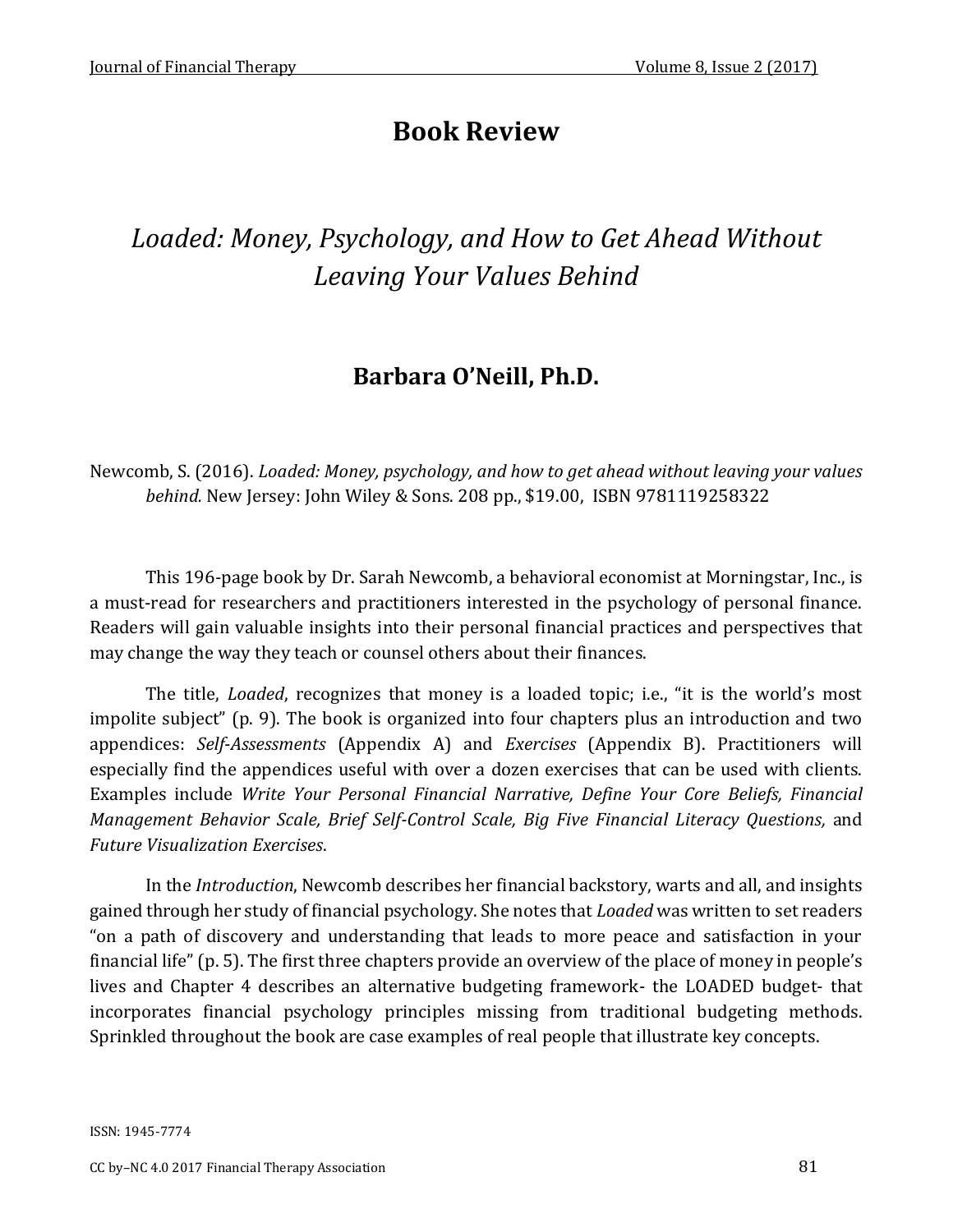Chapter 1, *When It Comes to Money, We've All Got Issues*, is only three pages and further introduces the book's content and the meaning of its title. Newcomb notes "for most of us, money management is less about numbers and more about the stories we tell ourselves because of those numbers" (p.8). Chapter 2, *Money Messages,* begins by noting "people rank money as the single most uncomfortable topic of conversation" (p.11). Other topics covered are financial literacy, family money discussions and money messages, heuristics (mental decision-making shortcuts), and core beliefs.

Chapter 3, *Poverty, Privilege, and Prejudice: A Crash Course in the Science of Money Psychology* (65 pages), describes, in layman's terms, findings of 60 referenced research studies about how money affects people's lives. Specific topics covered include: health effects of financial distress, relationship strain and money stress, stereotype threat (being afraid that others might judge you), defense mechanisms such as code-switching (a shift in language depending on your environment), retail therapy, psychological distance (how far away something feels), finances and emotions, financial knowledge, and useful financial rules of thumb (e.g., "don't borrow [with student loans] more than you expect to earn in your first year after college," p. 90).

*The LOADED Budget, Creating a Human-Centered Money Management Plan*, Chapter 4, is 66 pages and describes a money management technique that "blends psychology with economics to foster a healthy and empowered relationship with your money," p. 93). Newcomb encourages readers to replace old patterns of thinking (e.g., cash flow budgeting and a narrow definition of needs as something necessary for survival) with a broader view that incorporates various sources of income and needs beyond survival such as security, belonging, fun, respect, and self-expression.

The chapter also discusses three income sources (labor, land, and capital), assets and resources, types of needs (basic, psychological, and self-fulfillment), needs and money, needs mapping (tracing expenses back to the needs being served), good and bad credit, and more financial rules of thumb such as "don't let your [credit card] balance exceed 30% of your available credit" (p.148).

Below are five take-away insights from *Loaded*:

- People who leave low-income neighborhoods to pursue higher education or better job opportunities often pay a high social cost and feel isolated and alone. "When they go home, they can find themselves ostracized for forgetting their roots" (p.19). There is heavy peer pressure to stay low-income and, when someone does manage to move up the socio-economic ladder, "the culture shock can be tremendous" (p. 59).
- Financial insecurity harms the body and the mind. More than one in four people report feeling stressed about money most or all of the time. There is a negative feedback loop of financial problems leading to health problems (e.g., anxiety, depression, sleep issues), which lead to

ISSN: 1945-7774